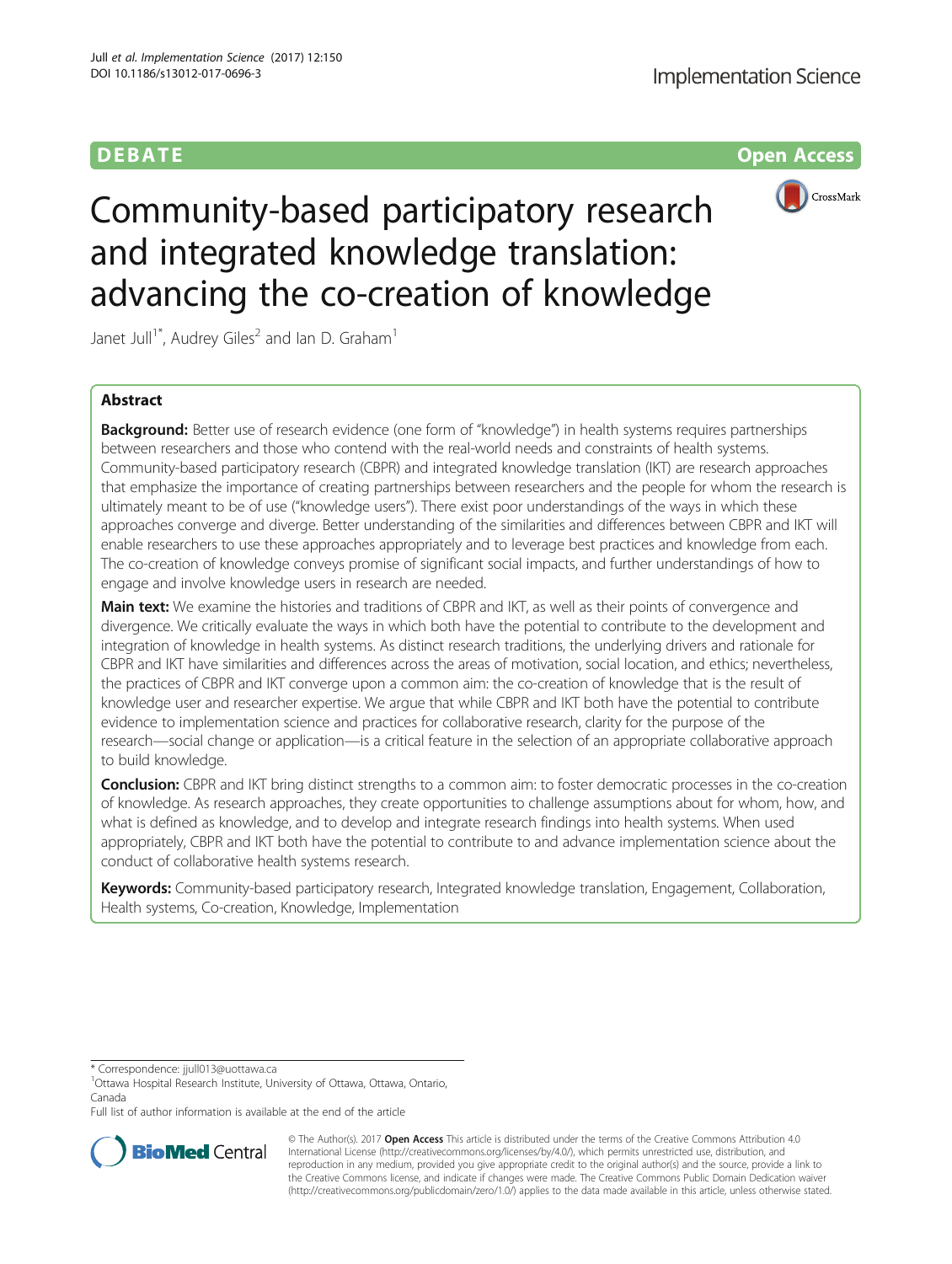## Background

Growing demands that are constrained by finite resources are raising concerns about the sustainability of health systems [\[1](#page-6-0)–[3\]](#page-6-0). Research has a major role to play in ensuring that health care is sustainable, effective, efficient, safe, and appropriate. It is also widely accepted that society and health systems are not optimally benefiting from investments in research [[4](#page-6-0)–[6\]](#page-6-0). In particular, there remains a gap between what is known from research and the care that is provided in health systems. Reducing this "know–do gap" is one of the ethical imperatives of our time: there is a well-recognized need for implementation science [\[7](#page-6-0)] as the delayed implementation of effective practices (and discontinuation of ineffective ones) affects people's health and contributes to the unsustainability of the health system. Better use of research evidence (one form of "knowledge") in health care practice requires partnerships between those engaged in the processes that produce research and those who are contending with the real-world needs and constraints of health systems and their users.

One approach to bridging the know–do gap is to implement an interactive process of knowledge exchange between health researchers and knowledge users [[8\]](#page-6-0). We refer to knowledge users here as individuals directly affected by research and inclusive of those who occupy a range of positions in health systems: funders, health system and policy decision-makers, health care providers, patients, and family members. Knowledge translation (KT), or the "knowledge to action" process, is defined by the Canadian Institute of Health Research (CIHR) [[9\]](#page-6-0) as:

a dynamic and iterative process that includes synthesis, dissemination, exchange and the ethically sound application of knowledge to improve the health of Canadians, provide more effective health services and products and strengthen the health care system. This process takes place within a complex system of interactions between researchers and knowledge users which may vary in intensity, complexity and level of engagement depending on the nature of the research and the findings as well as the needs of the particular knowledge user [para 4].

KT includes the tailoring of knowledge for use within specific contexts, and its use supports the development of evidence-based decisions. The primary purpose of KT is to bridge the know–do gap, ensuring that research is used by knowledge users such as government decisionmakers and community service providers to improve health delivery systems and health outcomes [\[10\]](#page-6-0). That said, the conceptualization of the know–do gap as merely being the result of a knowledge transfer problem has been challenged. Current thinking has seen a shift to consider knowledge production as creating—or contributing—to the know–do gap [[11](#page-7-0), [12](#page-7-0)]. As a result, integrated knowledge translation (IKT) has been proposed as an approach to address the problematic issues with the generation of knowledge inherent in traditional research methods and knowledge production. Similarly, those who employ community-based participatory research (CBPR) have emphasized the importance of creating partnerships with the people for whom the research is ultimately meant to benefit. These research approaches engage researchers in partnerships with knowledge users and may be used to challenge assumptions about for whom, how, and what is defined as knowledge.

The generation of knowledge that can meet the needs of health systems' knowledge users requires contextsensitive approaches and research structures; these can support the development and integration of what can be defined by those the knowledge is meant to benefit as best evidence. There is growing interest in collaborative approaches to knowledge generation between knowledge users and researchers and that lead to "co-created" knowledge [[13\]](#page-7-0). The co-creation of knowledge in principle conveys the promise of significant social impacts, and the operations of knowledge user–researcher collaborations continue to be explored to advance the understandings of how to engage and involve knowledge users who deliver and/or receive care within health systems [\[14](#page-7-0)]. The evidence about how to best engage and involve knowledge users who are in health systems is being built [\[15, 16](#page-7-0)], and there are calls for consistency and systematic reporting to advance the field of collaborative research [\[17\]](#page-7-0); in addition, evidence indicates that participatory approaches to research show promise for increased levels of collaboration among community partners, researchers, and organizations [[18\]](#page-7-0) and the conduct of collaborative research [[19, 20](#page-7-0)]. CBPR and IKT are approaches to research that make contributions to the practice and science of implementation research as they provide opportunities to advance understandings of processes and factors that facilitate and hinder the development and sharing of knowledge in health systems.

In this paper, we examine the histories and traditions from which CBPR and IKT have emerged, as well as their points of convergence and divergence. We critically examine the ways in which both have the potential to contribute to the development and integration of knowledge in health systems. Both IKT and CBPR have underlying drivers and rationales for their use that result in similarities and differences that span the areas of motivation, social location, and ethics. Nevertheless, the practices of CBPR and IKT converge upon a common aim: the cocreation of knowledge that is the result of both researcher and knowledge user expertise. We argue that CBPR and IKT can contribute evidence to implementation science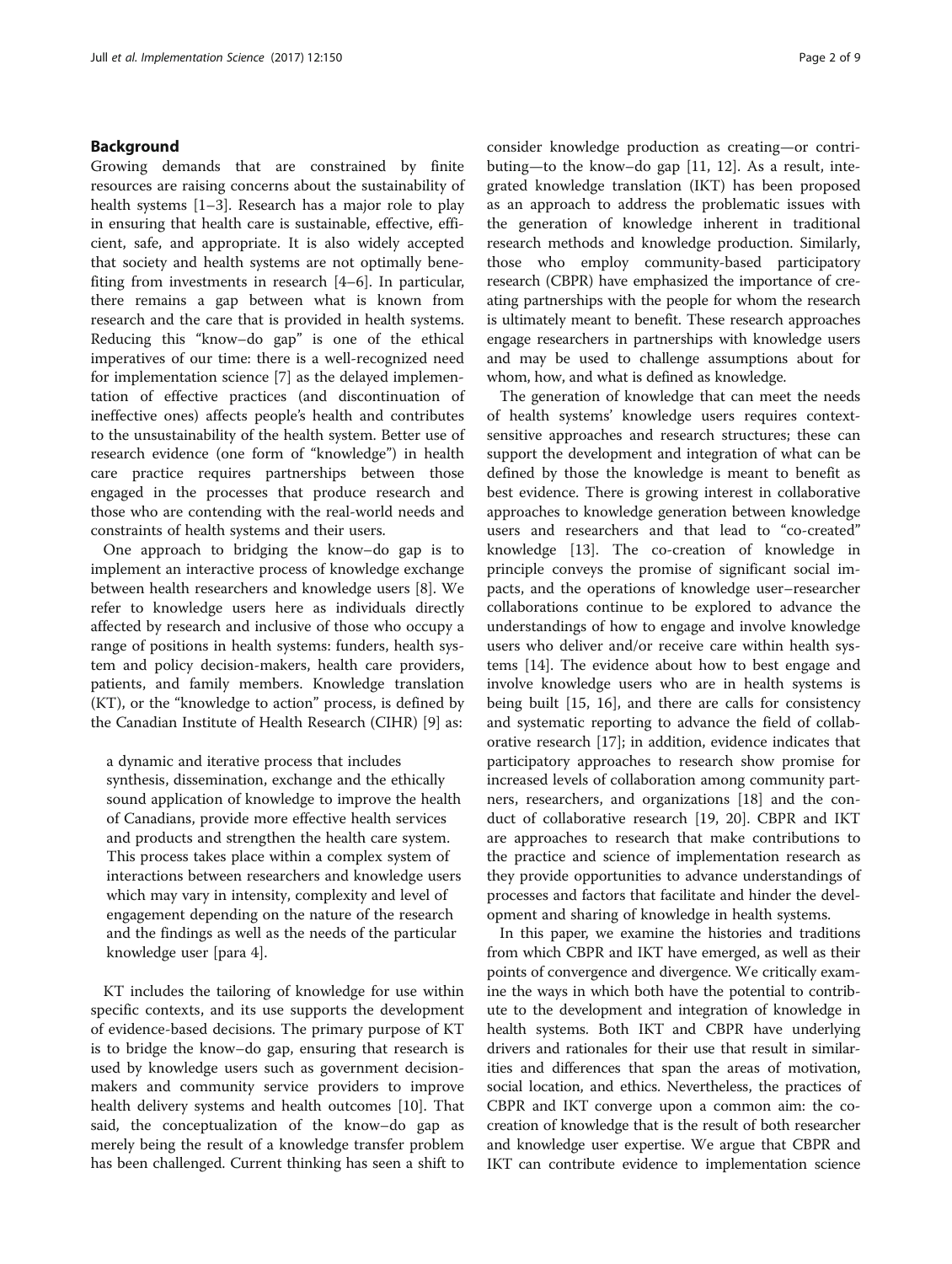and practices for collaborative research; however, clarity about the purpose for the research—social change or application—is a critical feature in the selection of an appropriate collaborative approach with which to build knowledge.

## Main text

#### History/tradition of CBPR

There are various terms that have been used to describe iterations of CBPR, including but not limited to action research, participatory action research, and feminist participatory action research. Despite different terminology, these approaches share a commitment to working in partnership with members of marginalized communities to reduce or eliminate injustices and/or inequities that have been identified by community members themselves; further, those who use these approaches aim to create more equitable research processes between researchers and community members, particularly compared to more conventional research approaches [[21](#page-7-0)]. For simplicity, we will use the term CBPR as an umbrella term for such approaches. The Kellog Foundation [\[22](#page-7-0)] defines CBPR as a "collaborative approach to research that equitably involves all partners in the research process and recognizes the unique strengths that each brings. CBPR begins with a research topic of importance to the community, has the aim of combining knowledge with action and achieving social change to improve health outcomes and eliminate health disparities" (para 2) [\[22\]](#page-7-0).

Darroch and Giles [[23](#page-7-0)] identified three main influences on CBPR: Kurt Lewin, Paulo Friere, and feminist theorists. Lewin [\[24](#page-7-0)] is credited with the term "action research"; he defined this approach as a research methodology in which members of communities are involved in every stage of the research process, including identifying the issue to be addressed, forming a plan, taking action, and then evaluating the outcomes. Friere's work in education with non-literate Brazilians resulted in his famous 1970 text, Pedagogy of the Oppressed [\[25](#page-7-0)]. Friere rejected the notion of hierarchies in education, advocated for an equalization of relations of power, and encouraged the oppressed to examine their own oppression and then bring about social change, an approach deemed "participatory action research" [[25](#page-7-0)]. He noted, "to liberate the oppressed without their reflective participation in the act of liberation is to treat them as objects that must be saved from a burning building" [\[25,](#page-7-0) p. [65](#page-8-0)]. He argued that we must treat members of marginalized communities as engaged subjects rather than objects; this requires their full participation in their liberation, and thus, their participation is needed throughout every stage of the research process. Feminist scholars, too, have played a major role in the development and articulation of strategies to increase the uptake of research findings. They have argued for the importance of including women in research, recognizing the home as a place of oppression, and treating women's experience both inside and outside of the home as both political and worthy of study [[26](#page-7-0)]. Further, feminist scholars have been strong proponents of conducting research "with" rather than research "on" individuals who experience socially structured disadvantage, and they have advocated for approaches that minimize hierarchies in research [[27\]](#page-7-0).

Within qualitative research, CBPR is defined as a methodology. Crotty defines a methodology as "the strategy, plan of action, process or design lying behind the choice and use of particular methods and linking the choice and use of methods to the desired outcomes" [[28](#page-7-0), p. [3\]](#page-6-0). A methodology can be contrasted with a method, which refers to "the techniques or procedures used to gather and analyze data related to some research question or hypothesis" [[28,](#page-7-0) p. [3\]](#page-6-0). CBPR methodology enables researchers to use a wide variety of research methods, including but not limited to photo elicitation [[29\]](#page-7-0), focus groups [\[30\]](#page-7-0), semi-structured interviews [\[31](#page-7-0)], participatory mapping [[32\]](#page-7-0), photovoice [\[33\]](#page-7-0), and digital storytelling [[34\]](#page-7-0). CBPR can also be used with a range of theoretical traditions [[23\]](#page-7-0), including, but not limited to, feminist theory, poststructural theory, and postcolonial theory [[35\]](#page-7-0).

Despite some differences in how CBPR is employed, one common aspect is a commitment to de-centered research "expertise." Community members' knowledge is viewed as legitimate and expert in nature [[36\]](#page-7-0). Community members may be involved in every stage of the research process, from issue identification to the crafting of research questions; to research design, data collection, and analysis; and to writing and dissemination. The aim of CBPR is to emancipate participants and ultimately lead to social transformation [\[37](#page-7-0)]. For some projects, community members might delegate certain responsibilities (e.g., data analysis) to researchers but, ideally, they are involved in every aspect of the project. Involvement of knowledge users in research is gaining momentum in health systems research internationally [\[38](#page-7-0)]. These interests are reflected in the KT literature and, in particular, the literature of IKT.

## History/tradition of IKT

IKT is a research funder innovation, initially advanced by the Canadian Health Services Research Foundation as Knowledge Exchange [\[39\]](#page-7-0) and more recently by the Canadian Institutes of Health Research as IKT. IKT involves a collaborative approach between researchers and knowledge users in the research process [\[40](#page-7-0)]. Although explicit mention of theory with IKT is rare [[41\]](#page-7-0), IKT is an approach to research and can be used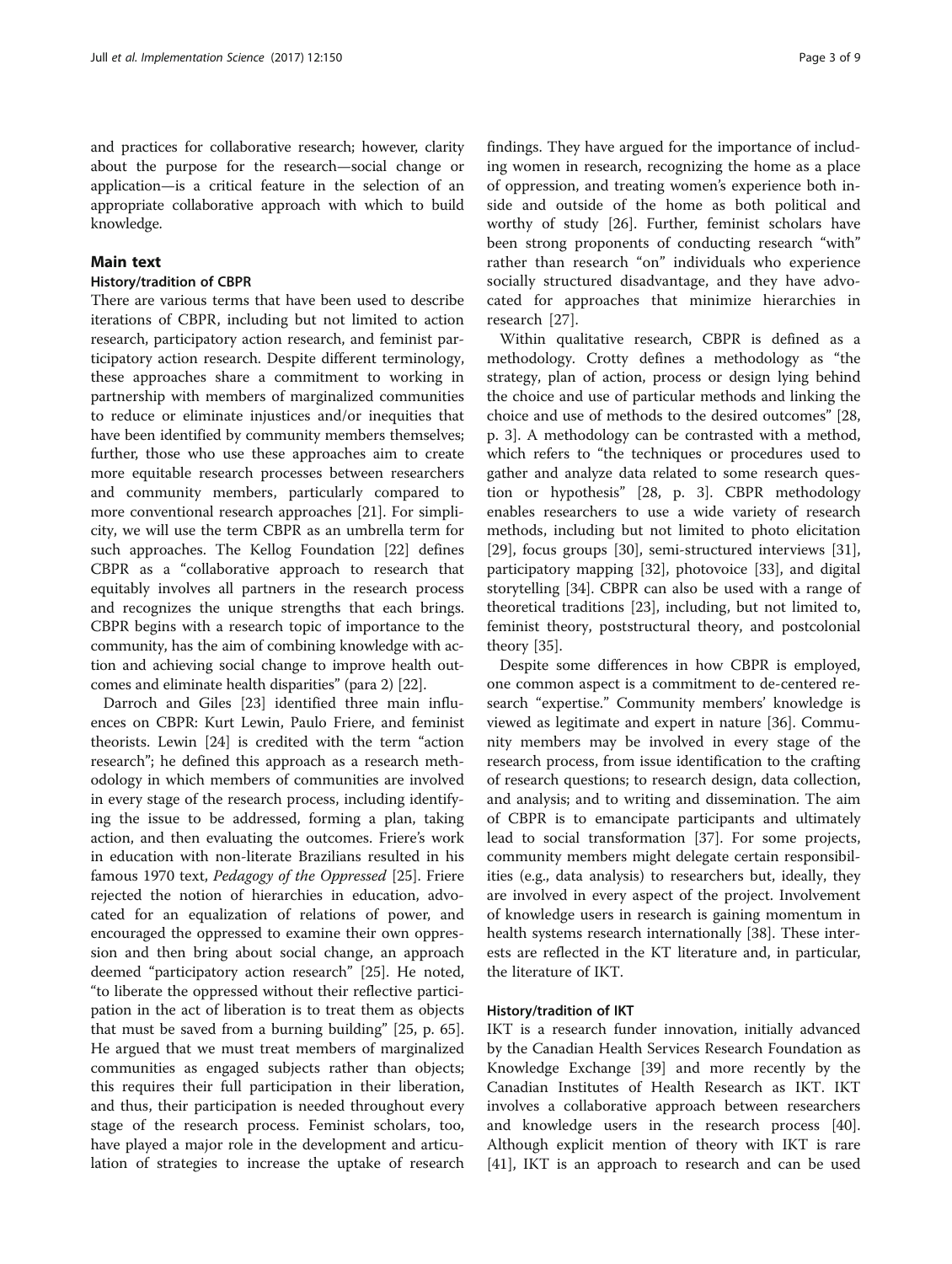with a range of theoretical research traditions such as the examples of IKT studies that used a biomedical [[42](#page-7-0)] or postcolonial theory [[43](#page-7-0)]. IKT also carries on the practice of knowledge user–researcher collaboration evident in CBPR, ideally in every step of the research process: development of the research question(s), decisions about methodology, involvement in data collection and tool development, interpretation of findings, and participation in the dissemination of findings [\[44\]](#page-7-0). Implicit in the IKT process is collaboration between researchers and knowledge users to address a research issue. Knowledge users and researchers in the partnership recognize that each member brings valuable insights and expertise and that knowledge ought to be generated collaboratively. Knowledge users typically have detailed knowledge of contextual and implementation factors, such as the strategic management of stakeholder relations (those who may have an impact or be effected by the knowledge) [[45\]](#page-7-0). In turn, researchers bring expertise of research methods and methodologies. Knowledge users and researchers complement one another with the expertise brought to the research process.

IKT as a distinct research approach comes from a nascent body of work that has originated primarily from within the context of research in Canadian health systems to encourage collaborative research and is aimed at development of applicable evidence. A major funder of health research in Canada, CIHR, recognizes that IKT employs similar principles to that of CBPR, by bringing researchers and knowledge users into full partnership throughout the research process [\[44](#page-7-0)]. Although IKT does not have a long history as a distinct research approach, researchers are striving to define approaches to delineate, structure, and guide IKT research and implementation [\[46](#page-7-0), [47\]](#page-7-0). An IKT approach has been referred to using a range of terms including collaborative research, action research, participatory research, coproduction of knowledge [\[48](#page-7-0)] or mode 2 research (i.e., working with end users) [[40\]](#page-7-0), and "engaged scholarship" [[12\]](#page-7-0). Understandings of IKT and its related concepts continue to take shape as researchers, funders, policy analysts, and decision-makers, with community partners, increasingly look for new and innovative approaches to build knowledge that is applicable and thus more likely to effect health systems change. Such changes are enacted with full inclusion of knowledge users as partners who are viewed as integral to the process of knowledge creation.

#### Points of divergence and convergence of CBPR and IKT

We critically examine the points of convergence and divergence for CBPR and IKT and identify that both CBPR and IKT have similarities and differences that span the areas of research motivation, social location, and ethics, important considerations in the conduct of collaborative research. As research endeavors, the practices of CBPR and IKT result in convergence upon a common aim: the co-creation of knowledge that is the result of knowledge user and researcher expertise (Fig. [1](#page-4-0)). CBPR and IKT are approaches to research that accommodate and facilitate the engagement and involvement of knowledge users with researchers, and they can both contribute evidence to existing implementation practices for collaborative research.

## Motivation

Practitioners of CBPR and IKT differ in their motivations for the conduct of research. CBPR is underpinned by principles related to social justice and a desire for social change [[24](#page-7-0)–[26\]](#page-7-0) such as the example of a knowledge user–researcher partnership to develop a faith-based educational intervention to promote cancer awareness in the African–American community that helped to define intervention impacts and address health disparities in underserved communities [[49\]](#page-7-0). IKT practitioners' focus is to promote research that is collaborative, addresses problems meaningful to the user of the research, and is most likely to develop applicable knowledge [\[40](#page-7-0)]. For example, a knowledge user–researcher partnership used an IKT approach to develop and evaluate a distance treatment program for child mental health that was transferred into clinical practice [[50\]](#page-7-0). An IKT approach to research may aim to develop applicable knowledge that will have an impact on social justice, but it is the need for applicable knowledge, not social justice, that is the primary motivator for the research. While lacking an explicit and primary focus on social justice, IKT is based on a definition of KT that emphasizes "ethically sound application of knowledge to improve health, provide more effective health services and products, and strengthen the health care system" [[40,](#page-7-0) para [1\]](#page-6-0). Social justice in health is defined as achieved with the highest attainable standard of physical and mental health [\[51](#page-7-0)]. While CBPR and IKT researchers may differ in their motivations, they have in common the aim to engage in research that will either enact social change (CBPR) or create applicable knowledge (IKT) and that serve to benefit society.

The differences and commonalities between CBPR and IKT are evident in the collaborative research ethos that knowledge users and researchers strive to create within a CBPR or IKT research partnership. CBPR and IKT researchers approach partnerships in research differently. Researchers have noted that IKT approaches create an opportunity for researchers and knowledge users to work together collaboratively and to make optimal utilization of the expertise that each brings to the partnership [\[52\]](#page-7-0). CBPR differs from IKT in that as a research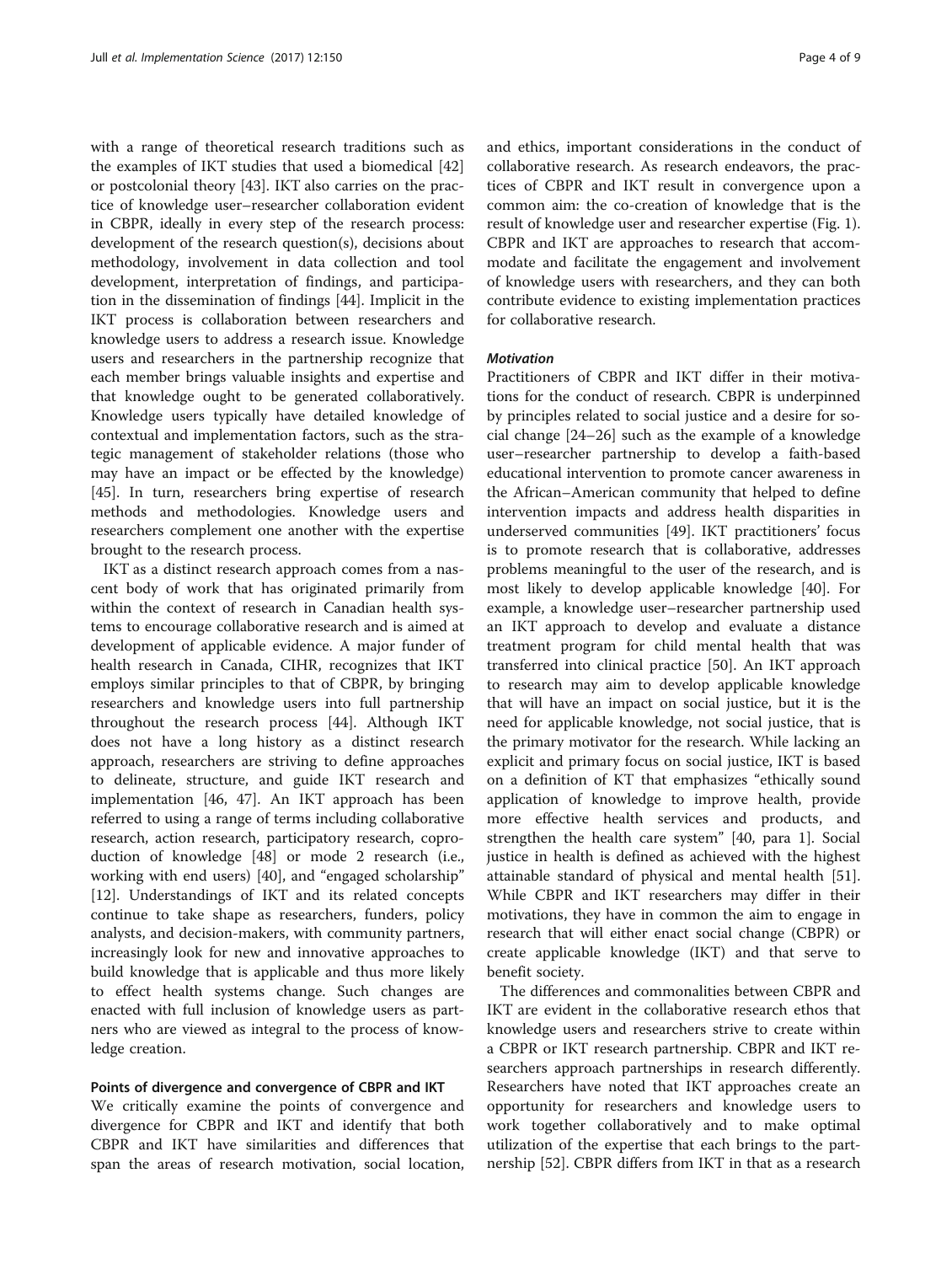

<span id="page-4-0"></span>

approach, the aim of CBPR is to not only utilize the knowledge user expertise but also enhance their capacity for meaningful and equitable participation through the research, a critical feature of the approach [[53\]](#page-7-0). The emphasis on knowledge user members' capacity building evident in the CBPR [[54](#page-7-0)] is not evident within IKT, where capacity building is centered on the research processes, that is, the engagement of researchers with knowledge users in the most effective creation of knowledge and its translation into action [\[55](#page-7-0)].

It has been suggested that the IKT process involves "a group level identity transformation" [[52](#page-7-0), p. 190] that allows for the fulsome incorporation of a range of perspectives that are inclusive of different areas of expertise. Such a point of view aligns well with the efforts of CBPR researchers who have also identified transformative processes within partnerships as a feature of the CBPR approach [\[56](#page-7-0)] and that are directed at the co-creation of knowledge. These views contrast with investigator-led research (that is, research that does not engage with knowledge users), and that may lack contextual relevance to the knowledge user setting and/or populations. Empirical evidence suggests that there has been a failure in moving research evidence into practice [[8\]](#page-6-0) and evaluation has identified the existence of a meaningful partnership (as defined by the researcher and knowledge users) as a catalyst for increasing both the relevance and use of research [[20](#page-7-0)]. Collaborative research approaches such as CBPR and IKT may provide opportunities within health systems to better understand implementation science and practice to not only engage knowledge users in collaborative research but also complement investigator-led research that may more widely benefit health systems.

Health systems are complex and inter-related [\[57](#page-7-0)] and involve many different researcher and knowledge user perspectives, so it is important for collaborative research to clarify the motivations for research (i.e., driven by a desire for social change and/or a focus on developing evidence that is applicable to health systems). Thus, having both the IKT and CBPR literature to draw upon will be helpful for those who desire to learn about or who are involved in the implementation of collaborative research endeavors and/or who wish to accommodate a range of motivations to achieve particular health systems' outcomes. For this reason, being clear on the motivation for research conduct is an important feature in the decision to use CBPR or IKT and is linked to the social location of the research approach.

## Social location

CBPR and IKT originate from different social locations. CBPR originates in "grassroots" or citizen-led, democratic research traditions with attention to power relations [\[24](#page-7-0)–[26\]](#page-7-0), such as the example of a CBPR study that aimed to address heart health issues with women who were underserved [\[58\]](#page-8-0). IKT originates in research practices promoted by funders [[39\]](#page-7-0) and developed to engage with decision-makers who are knowledge users [\[59\]](#page-8-0), as in the example of a study partnership formed with knowledge users (policy-makers and social workers) to identify priority health issues and to incorporate these into an effective training curriculum [\[60\]](#page-8-0). While CBPR and IKT research studies differ in their attention to power relations, they both describe knowledge user engagement practices [[40,](#page-7-0) [61](#page-8-0)] and expand the recognition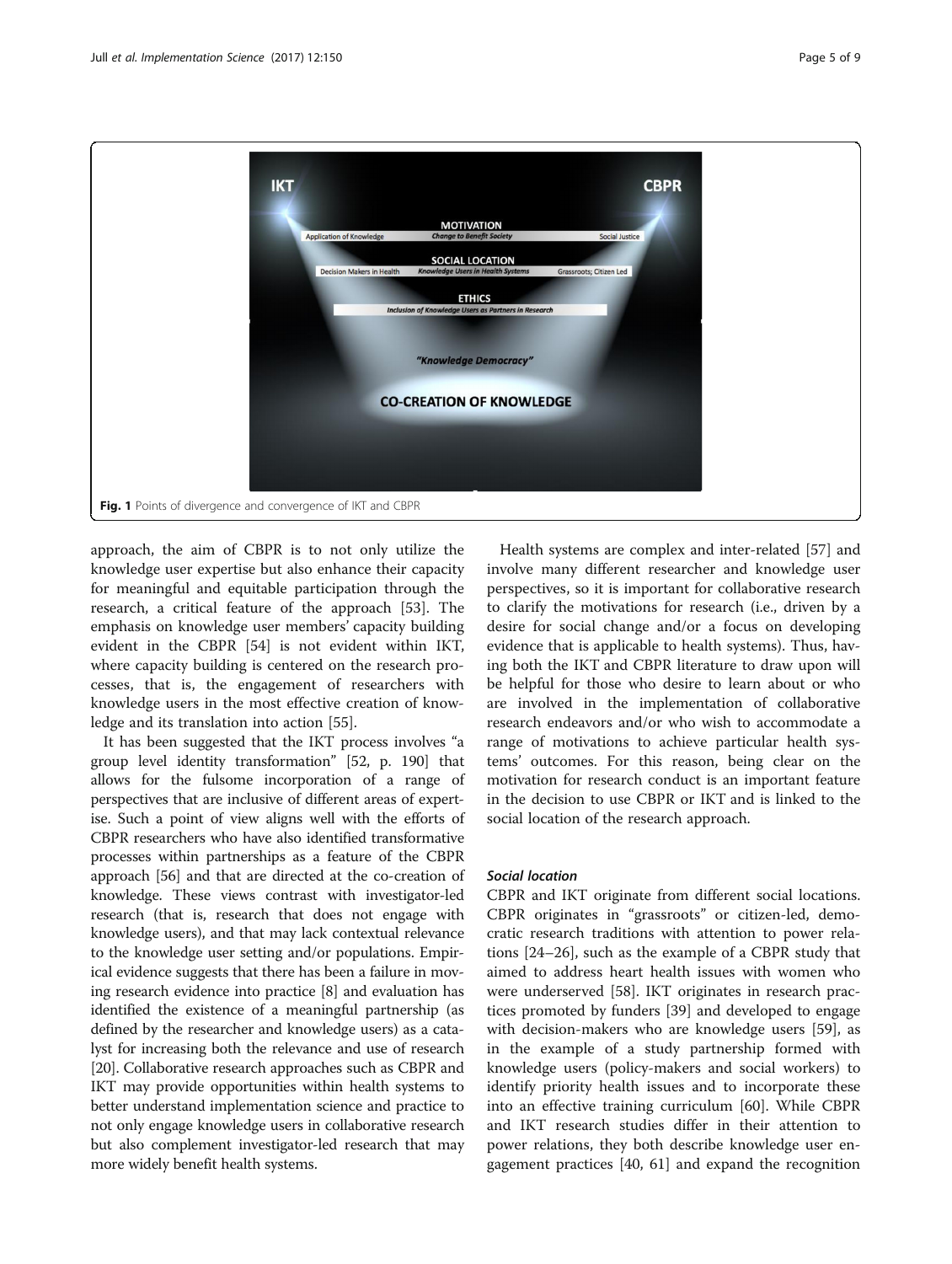of who the knowledge users are and who may have the capacity for action on research outcomes [\[37, 52,](#page-7-0) [59\]](#page-8-0) .

CBPR users seek to work in partnership to reduce or eliminate injustices and/or inequities that have been identified by knowledge users and through the enactment of equitable research partnerships in which sharing of knowledge and resources occurs between researcher and knowledge user partners as well as the broader community [[62\]](#page-8-0). CBPR is intended to benefit those participating in the research and their communities through the research process and products. It is an approach to research in which the community exercises authority, that is, control and influence within the research, and this is a form of empowerment [\[63](#page-8-0)], a key principle in of CBPR [[62\]](#page-8-0). IKT is also focused on research conduct to address issues identified as important by the knowledge users and the application of research results to ameliorate the identified health systems' issue, but addressing power relations between those who will use or be impacted by the knowledge is not a primary aim [\[55](#page-7-0)]. Empowerment of participants to function within the IKT partnerships is identified as a key factor for achieving success in research [\[64\]](#page-8-0); however, while there may be power differentials to address, IKT did not originate to address power differentials within the conduct of research or the context of society.

In CBPR and IKT, researchers and knowledge users recognize and focus upon partnerships to drive a mutually agreed upon research agenda. As well, they are embedded within and have evolved from societies and movements that require governments to share in the processes of agendasetting and the generation of policy [[37](#page-7-0), [65](#page-8-0)–[68](#page-8-0)]. Both IKT and CBPR promote engagement of knowledge users in health systems' research and contribute to the evidence on how, exactly, to conduct research with knowledge users within the health systems' context [\[40, 44,](#page-7-0) [69, 70](#page-8-0)]. To do so requires investments in time and effort (including financial) to create opportunities for relationships and find common points of interest that are not yet typical in research endeavors [\[20,](#page-7-0) [71\]](#page-8-0). For both CBPR and IKT, research is done in ways that those within the collaboration agree are best to accomplish the aims of the research endeavor and which include consideration of ethics.

## Ethics

The importance of engaging with knowledge users who have not typically been included in health systems research to improve knowledge development and dissemination is recognized in both the literatures of CBPR and IKT [[52,](#page-7-0) [59, 65](#page-8-0)] as well as that of implementation science [\[8,](#page-6-0) [72, 73\]](#page-8-0). The inclusion of knowledge users as partners in research must be carefully considered in the design and conduct of research studies to ensure respect for forms of knowledge and knowledge systems that differ from that held by the researchers

[[74, 75](#page-8-0)]. All research designs are guided by ethical standards articulated in guidelines although they may not adequately reflect views on ethical conduct that resonate with and advance research agendas that are of value to knowledge users (that is, communities and their members) [\[71\]](#page-8-0). For example, in Canada, researchers who engage in research are prompted to consider how to conduct their work with individuals and within communities in mutually agreed upon ways [\[76](#page-8-0)]. There are under-acknowledged differences between standard, researcher-oriented research traditions and the beliefs, values, and cultural perspectives of knowledge users. These differences are believed to undermine opportunities for participation by knowledge users in research endeavors [\[77](#page-8-0)]. The use of CBPR or IKT research approaches that engage knowledge users as full and active partners with researcher partners can prompt thoughtful consideration of how to operationalize ethical conduct within research.

Knowledge user–researcher relationships in CBPR and IKT studies disrupt the division between those who do research and those who are participants in the research. CBPR and IKT provide examples of ways to conduct research that engages with a broad range of knowledge users in ways that knowledge users themselves can define as ethical and thereby acceptable [[78](#page-8-0), [79](#page-8-0)]. Importantly, collaborative research has been found to create opportunities for real change: involvement in research by knowledge users happens more often; the research is more likely to influence the behavior of knowledge user partners; and there is the creation of real-world applicable knowledge [[20\]](#page-7-0). CBPR and IKT studies provide evidence of sharing information and expertise and examples of how to enact research relationships that foster ethical research partnerships and, ultimately, the cocreation of knowledge that is more likely to be valued by members of the research community and by those the research is meant to benefit.

## The co-creation of knowledge: convergence upon a common aim

CBPR and IKT are used to evoke engagement within and between researchers and knowledge users in partnerships to foster mutually informing and bi-directional exchange of information and to promote shared learning and the co-creation of knowledge [[36,](#page-7-0) [80\]](#page-8-0). Researchers employing CBPR or IKT report that co-created knowledge is more likely to be used in health systems by knowledge users [\[19, 56\]](#page-7-0). The existence of partnerships between knowledge users and researchers serves as a catalyst for increasing both the use and the relevance of the research [[17\]](#page-7-0). Nevertheless, there is an ongoing challenge for researchers to understand how and what types of partnership and participation best enhance the development, uptake, and use of research knowledge [\[52,](#page-7-0) [74](#page-8-0)]. IKT and CBPR users aim to accommodate and facilitate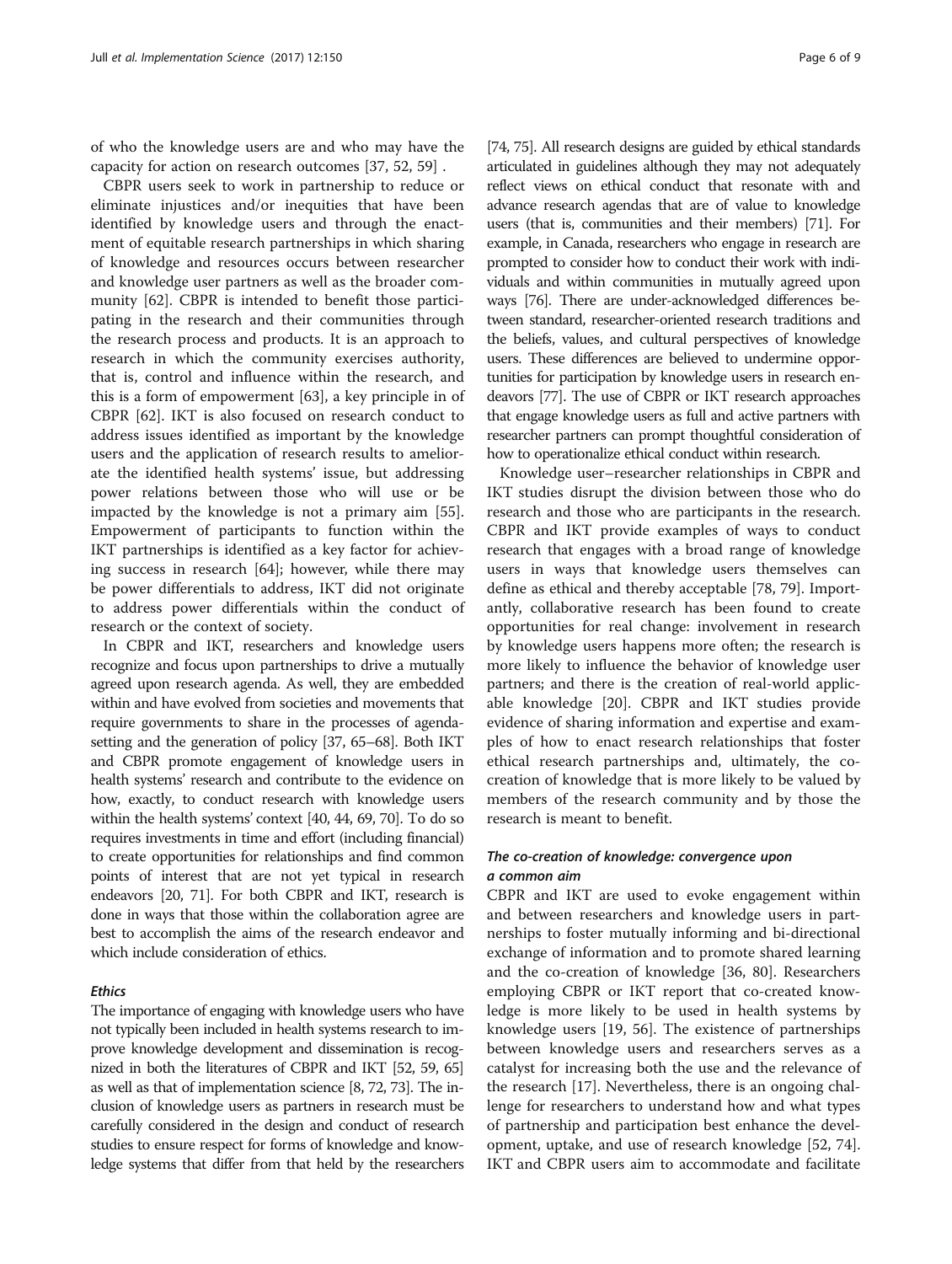<span id="page-6-0"></span>the engagement and involvement of researchers with knowledge users to co-create and apply knowledge, and they can both contribute evidence to existing implementation practices for collaborative research.

Public involvement in research is situated in a changing environment, and researchers are seeking guidance on how to consider and operationalize knowledge user involvement and engagement. The development of knowledge for use in health systems, like all science, is recognized as a valuesladen process [\[81\]](#page-8-0). CBPR and IKT are approaches that can contribute to consideration of what constitutes knowledge through the incorporation of knowledge user expertise with that of the researcher. As research approaches, they can each foster opportunities for people who are affected by the research to have a say in what and how publicly funded research is undertaken [[82\]](#page-8-0).

CBPR and IKT have been developed within distinct research traditions, but both have demonstrated success with an array of knowledge user–researcher collaborations and thus bring unique strengths to bear upon an aim that is valued [\[65, 67](#page-8-0)] and commonly held: specifically, the creation of knowledge that is the result of both researcher and knowledge user expertise. For this reason, we urge consideration of both CBPR and IKT approaches and processes when designing and conducting a collaborative research study that has co-creation of knowledge as the aim. Further, both CBPR and IKT lead to the generation of outcomes that can be characterized by the precepts of "knowledge democracy," where knowledge is defined as "Facts, information, and skills acquired through experience or education; the theoretical or practical understanding of a subject" [[83](#page-8-0)] and democracy as "The practice or principles of social equality" [[84\]](#page-8-0) and together contribute to advance the implementation science and practices for collaborative research.

## Conclusion

There is growing interest and continued effort to develop and use collaborative approaches to generate knowledge between knowledge users and researchers for use in health systems. While CBPR and IKT have distinct origins and practices, they share the aim of fostering democratic processes in the co-creation of knowledge. Better understandings of CBPR and IKT will enable researchers and knowledge user partners to appropriately use and leverage knowledge from each approach. CBPR and IKT create opportunities to challenge assumptions about for whom, how, and what is defined as knowledge and to develop and integrate research findings into health systems. We urge consideration of CBPR and/or IKT approaches and processes in the design and conduct of research studies to advance implementation science and its practice for the conduct of collaborative health systems research.

#### Acknowledgements

Not applicable

#### Funding

JJ is supported by a Canadian Institutes of Health Research Postdoctoral Fellowship Award. IDG is a CIHR Foundation grant holder (FDN #143237). This work was supported in part by the Integrated Knowledge Translation Research Network (CIHR Foundation Grant; FDN #143237).

#### Availability of data and materials

Not applicable

#### Authors' contributions

JJ conceived of, wrote, and led the manuscript development and revisions for important intellectual content. AG and IDG made substantial contributions to the conception and writing of the manuscript and were involved in revising the manuscript for important intellectual content. All authors have read and approved the final manuscript.

#### Ethics approval and consent to participate

Not applicable

#### Consent for publication

Not applicable

#### Competing interests

The authors declare that they have no competing interests.

#### Publisher's Note

Springer Nature remains neutral with regard to jurisdictional claims in published maps and institutional affiliations.

#### Author details

<sup>1</sup>Ottawa Hospital Research Institute, University of Ottawa, Ottawa, Ontario, Canada. <sup>2</sup>School of Human Kinetics, Faculty of Health Sciences, University of Ottawa, Ottawa, Ontario, Canada.

#### Received: 28 June 2017 Accepted: 5 December 2017 Published online: 19 December 2017

#### References

- 1. World Health Organization (WHO). Everybody's business: strengthening health systems to improve health outcomes—WHO's framework for action. 2007. [http://apps.who.int/iris/bitstream/10665/43918/1/9789241596077\\_eng.](http://apps.who.int/iris/bitstream/10665/43918/1/9789241596077_eng.pdf) [pdf](http://apps.who.int/iris/bitstream/10665/43918/1/9789241596077_eng.pdf). Accessed 11 Feb 2017.
- 2. Chenier NM. Health policy in Canada (93-4E). 2002. [http://publications.gc.ca/](http://publications.gc.ca/Collection-R/LoPBdP/CIR/934-e.htm) [Collection-R/LoPBdP/CIR/934-e.htm](http://publications.gc.ca/Collection-R/LoPBdP/CIR/934-e.htm). Accessed 12 Feb 2017.
- 3. National Health Service (NHS) England, Sustainable Development Unit. Sustainable development in the health and care system: health check 2017. 2017. [http://www.sduhealth.org.uk/policy-strategy/reporting/sustainable](http://www.sduhealth.org.uk/policy-strategy/reporting/sustainable-development-in-health-and-care-report-2017.aspx)[development-in-health-and-care-report-2017.aspx.](http://www.sduhealth.org.uk/policy-strategy/reporting/sustainable-development-in-health-and-care-report-2017.aspx) Accessed 5 March 2017.
- 4. Institute of Medicine (US), Committee on Quality of Health Care in America. Crossing the quality chasm: a new health system for the 21st century. 2001. [https://www.nap.edu/catalog/10027/crossing-the-quality-chasm-a-new](https://www.nap.edu/catalog/10027/crossing-the-quality-chasm-a-new-health-system-for-the)[health-system-for-the](https://www.nap.edu/catalog/10027/crossing-the-quality-chasm-a-new-health-system-for-the). Accessed 12 Feb 2017.
- 5. Buchan H. Gaps between best evidence and practice: causes for concern. Med J Aust. 2004;180(6):48.
- 6. Runciman WB, Hunt TD, Hannaford NA, Hibbert PD, Westbrook JI, Coiera EW, et al. CareTrack: assessing the appropriateness of health care delivery in Australia. Med J Aust. 2012;197(2):100–5.
- 7. Eccles MP, Mittman BS. Welcome to implementation science. Implement Sci. 2006;1(1):1.
- 8. Mitton C, Adair CE, McKenzie E, Patten SB, Perry BW. Knowledge transfer and exchange: review and synthesis of the literature. Millbank Q. 2007;85(4):729–68.
- 9. Canadian Institutes of Health Research (CIHR). (2016). About us: knowledge translation 2016. [http://www.cihr-irsc.gc.ca/e/29418.html#2.](http://www.cihr-irsc.gc.ca/e/29418.html#2) Accessed 27 Jan 2017.
- 10. Graham ID, Logan J, Harrison MB, Straus SE, Tetroe J, Caswell W, et al. Lost in knowledge translation: time for a map? J Contin Educ Health. 2006;26:13–24.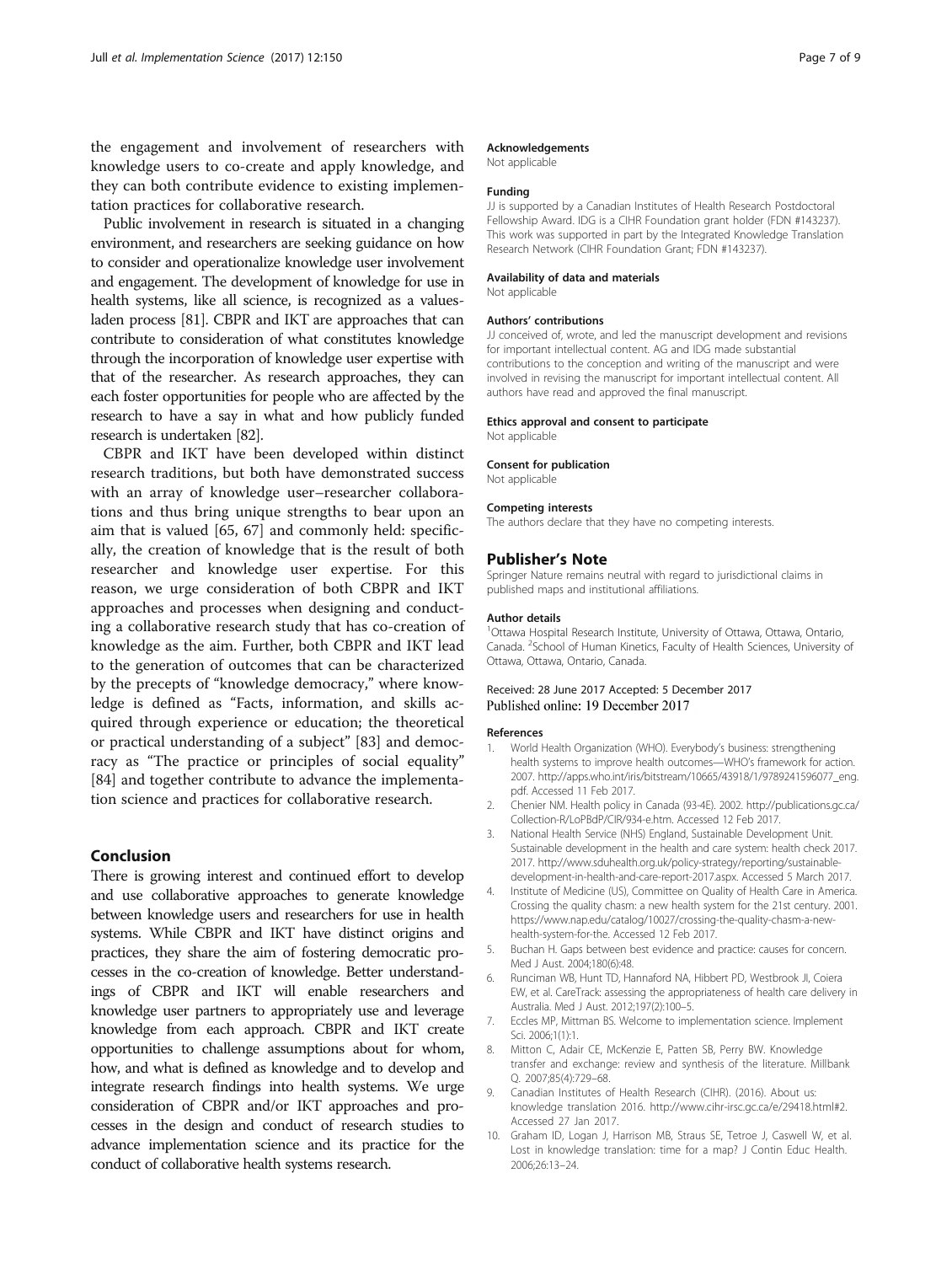- <span id="page-7-0"></span>11. Bowen S, Graham ID. Integrated knowledge translation. In: Straus SE, Tetroe J, Graham ID, editors. Knowledge translation in health care: moving evidence to practice. West Sussex: Wiley; 2013. p. 14–23.
- 12. Van De Ven AH, Johnson PE. Knowledge for theory and practice. Acad Manag Rev. 2006;31(4):802–21.
- 13. Greenhalgh T, Jackson C, Shaw S, Janamian T. Achieving research impact through co-creation in community-based health services: literature review and case study. Milbank Q. 2016;94(2):392–429.
- 14. Filipe A, Renedo A, Marston C. The co-production of what? Knowledge values, and social relations in health care. PLoS Biol. 2017;15(5):e2001403.
- 15. Gagliardi AR, Berta W, Kothari A, Boyko J, Urquhart R. Integrated knowledge translation (IKT) in health care: a scoping review. Implement Sci. 2016; 11(38). [https://doi.org/10.1186/s13012-016-0399-1.](http://dx.doi.org/10.1186/s13012-016-0399-1)
- 16. VViswanathan M, Ammerman A, Eng E, et al. Community-based participatory research: Assessing the Evidence. Rockville (MD): Agency for Healthcare Research and Quality (US); 2004. Available from: [https://www.](https://www.ncbi.nlm.nih.gov/books/NBK37280/) [ncbi.nlm.nih.gov/books/NBK37280/](https://www.ncbi.nlm.nih.gov/books/NBK37280/).
- 17. Drahota AMY, Meza RD, Brikho B, et al. Community-academic partnerships: a systematic review of the state of the literature and recommendations for future research. Milbank Q. 2016;94(1):163–214. doi[:10.1111/1468-0009.12184](http://dx.doi.org/10.1111/1468-0009.12184).
- 18. Salimi Y, Shahandeh K, Malekafzali H, Loori N, Kheiltash A, Jamshidi E, et al. Is community-based participatory research (CBPR) useful? A systematic review on papers in a decade. Int J Prev Med. 2012;3(6):386–93.
- 19. Jagosh J, Macaulay AC, Pluye P, Salsberg J, Bush PL, Henderson J, et al. Uncovering the benefits of participatory research: implications of a realist review for health research and practice. Milbank Q. 2012;90(2): 311–46. doi:[10.1111/j.1468-0009.2012.00665.x](http://dx.doi.org/10.1111/j.1468-0009.2012.00665.x).
- 20. McLean R, Tucker J. Evaluation of CIHR's knowledge translation funding program. Evaluation Report 2013. [http://www.cihr-irsc.gc.ca/e/47332.html.](http://www.cihr-irsc.gc.ca/e/47332.html) Accessed 30 July 2017.
- 21. Horowitz C, Robinson M, Seifer S. Community-based participatory research from the margins to the mainstream: are researchers prepared? Circulation. 2009;119(19):2633–42.
- 22. Kellogg Foundation. Community-based public health initiative. Battle Creek, MI: Kellogg Foundation; 1992.
- 23. Darroch FE, Giles AR. Decolonizing health research: community-based participatory research and postcolonial feminist theory. Can J Action Res. 2014;15(3):22–36.
- 24. Lewin K. Action research and minority problems. J Soc Issues. 1946;2(4):34–46.
- 25. Freire, P. Pedagogy of the oppressed/New York: continuum; 2000.
- 26. Nast HJ. Women in the field: critical feminist methodologies and theoretical perspectives. Prof Geogr. 1994;46(1):54–66.
- 27. Burgess-Proctor A. Methodological and ethical issues in feminist research with abused women: reflections on participants' vulnerability and empowerment. Womens Stud Int Forum. 2015;48:124–34.
- 28. Crotty M. (1998). Introduction: the research process. In: Crotty M, editor. The foundations of social research: meaning and perspective in the research process London, UK: Sage; 1998. p. 1-17.
- 29. Collier J Jr. Photography in anthropology-a report on two experiments. Am Anthropol. 1957;59(5):843–59.
- 30. Kamberelis G. & Dimitraidis G. (2005). Focus groups: strategic articulations of pedagogy, politics, and inquiry. In: Denzin NK, Lincoln YS, editors. The SAGE handbook of qualitative research 3rd edition. Thousand Oaks, CA: Sage; 2005. p. 887-907.
- 31. Fontana A, Frey JH. The interview: from neutral stance to political involvement. In: Denzin NK, Lincoln YS, editors. The SAGE handbook of qualitative research 3<sup>rd</sup> edition. Thousand Oaks, CA: Sage; 2005. P. 695-708.
- 32. Kane M, Trochim WMK. Concept mapping for planning and evaluation. Applied Social Research Methods Series, Vol. 50. Thousand Oaks, CA: Sage; 2007.
- 33. Palibroda B, Krieg B, Murdock L, Havelock J. A practical guide to photovoice: sharing pictures, telling stories and changing communities. Winnipeg (MB): Prairie Women's Health Network; 2009.
- 34. Gubrium A. Digital storytelling: an emergent method for health promotion research and practice. Health Promot Pract. 2009;10(2):186–91.
- 35. Wallerstein N, Duran B. The theoretical, historical and practice of CBPR. In: Minkler M, Wallerstein N., editors. Community-based participatory research for health: from process to outcomes (2nd Edition). John-Wiley & Sons; 2011. p.25-47. [http://ca.wiley.com/WileyCDA/WileyTitle/productCd-](http://ca.wiley.com/WileyCDA/WileyTitle/productCd-0470260432.html)[0470260432.html](http://ca.wiley.com/WileyCDA/WileyTitle/productCd-0470260432.html).
- 36. Fletcher C. Community-based participatory research relationships with aboriginal communities in Canada: an overview of context and process. Pimatisiwin. 2002;1(1):29–61.
- 37. Israel BA, Schulz AJ, Parker EA, Becker AB. Community-based participatory research: policy recommendations for promoting a partnership approach in health research. Educ Health. 2001;14(2):2. doi:[10.1080/13576280110051055.](http://dx.doi.org/10.1080/13576280110051055)
- Callard F, Rose D, Wykes T. Close to the bench as well as the bedside: involving service users in all phases of translational research. Health Expect. 2012;15(4):389–400.
- 39. Denis J-L, Lomas J. Convergent evolution: the academic and policy roots of collaborative research. J Health Serv Res Policy Res. 2003; 8(2), Suppl 2–6.
- 40. Canadian Institutes of Health Research (CIHR). A guide to knowledge translation at CIHR: integrated and end of grant approaches. [http://www.](http://www.cihr-irsc.gc.ca/e/45321.html) [cihr-irsc.gc.ca/e/45321.html](http://www.cihr-irsc.gc.ca/e/45321.html) (2015). Accessed 7 April 2017.
- 41. Gagliardi AR, Kothari A, Graham ID. Research agenda for integrated knowledge translation (IKT) in healthcare: what we know and do not yet know. J Epidemiol Community Health; 2016. doi:[10.1136/jceh-2016-207743.](http://dx.doi.org/10.1136/jceh-2016-207743)
- 42. Dixon J, Elliot SD, Clarke A. Exploring knowledge-user experiences in integrated knowledge translation: a biomedical investigation of the causes and consequences of food allergy. Res Involv Engagem. 2016;2: 27. doi:[10.1186/s40900-016-0043-x](http://dx.doi.org/10.1186/s40900-016-0043-x)
- 43. Jull J, Stacey D, Giles A, Boyer Y, Minwaashin Lodge. Shared decisionmaking and health for First Nations, Métis and Inuit women: a study protocol. BMC Med Inform Decis Mak. 2012; 18(12): 146. doi: [10.1186/](http://dx.doi.org/10.1186/1472-6947-12-146) [1472-6947-12-146.](http://dx.doi.org/10.1186/1472-6947-12-146)
- 44. Graham ID, Tetroe J. Some theoretical underpinnings of knowledge translation. Acad Emerg Med. 2007 Nov;14(11):936–41.
- 45. Center for Community Health and Development at the University of Kansas. Work group for community health and development (2016). Section 8. Identifying and analyzing stakeholders and their interests. [http://ctb.ku.edu/](http://ctb.ku.edu/en/table-of-contents/participation/encouraging-involvement/identify-stakeholders/main) [en/table-of-contents/participation/encouraging-involvement/identify](http://ctb.ku.edu/en/table-of-contents/participation/encouraging-involvement/identify-stakeholders/main)[stakeholders/main](http://ctb.ku.edu/en/table-of-contents/participation/encouraging-involvement/identify-stakeholders/main) (2016). Accessed 7 April 2017.
- 46. Jenkins EK, Kothari A, Bungay V, Johnson JL, Oliffe JL. Strengthening population health interventions: developing the CollaboraKTion Framework for Community-Based Knowledge Translation. Health Res Policy Syst. 2016; 14(1):65.
- 47. Powell K, Kitson A, Hoon E, Newbury J, Wilson A, Beilby J. A study protocol for applying the co-creating knowledge translation framework to a population health study. Implement Sci. 2013 Aug 29;8:98.
- 48. Tetroe J. Knowledge Translation at the Canadian Institutes of Health Research: a primer. 2007. In Focus: Technical Brief No 18. [http://ktdrr.org/](http://ktdrr.org/ktlibrary/articles_pubs/ncddrwork/focus/focus18/) [ktlibrary/articles\\_pubs/ncddrwork/focus/focus18/.](http://ktdrr.org/ktlibrary/articles_pubs/ncddrwork/focus/focus18/) Accessed 2 June 2017.
- 49. Rodriguez EM, Bowie JV, Frattaroli S, Gielen A. A qualitative exploration of the community partner experience in a faith-based breast cancer educational intervention. Health Educ Res. 2009;24(5):760–71.
- 50. McGrath P, Lingley-Pottie P, Emberly D, Thurston C, McLean C. Integrated knowledge translation in mental health: family help as an example. J Can Acad Child Adolesc Psychiatry. 2009;18(1):30–7.
- 51. International Covenant on Economic, Social and Cultural Rights. Geneva: Office of the United Nations High Commissioner for Human Rights. 1976. [http://www.ohchr.org/EN/ProfessionalInterest/Pages/CESCR.aspx.](http://www.ohchr.org/EN/ProfessionalInterest/Pages/CESCR.aspx) Accessed 28 May 2017.
- 52. Kothari A, Sibbald SL, Wathen CN. Evaluation of partnerships in a transnational family violence prevention network using an integrated knowledge translation and exchange model: a mixed methods study. Health Res Policy Syst. 2014;2:25.
- 53. Salsberg J, Louttit S, McComber AM, Fiddler R, Naqshbandi M, Receveur O, et al. Knowledge, capacity, readiness: translating successful experiences in community-based participatory research for health promotion. Pimatisiwin. 2007;5(2):125–50.
- 54. Minkler M, Glover Blackwell A, Thompson M, Tamir H. Community-based participatory research: implications for public health funding. Am J Public Health. 2003;93(8):1210–3.
- 55. Parry D, Salsberg J, Macaulay A. Guide to researcher and knowledge-user collaboration in health research. Canadian Institutes of Health Research. 2009.<http://www.cihr-irsc.gc.ca/e/44954.html> Accessed 4 Nov 2017.
- 56. Wallenstein N, Duran B. Community-based participatory research contributions to intervention research: the intersection of science and practice to improve health equity. Am J Public Health. 2010;11(Suppl 1):40–6.
- 57. Peters DH. The application of systems thinking in health: why use systems thinking? Health Res Policy Syst. 2014;12:51.